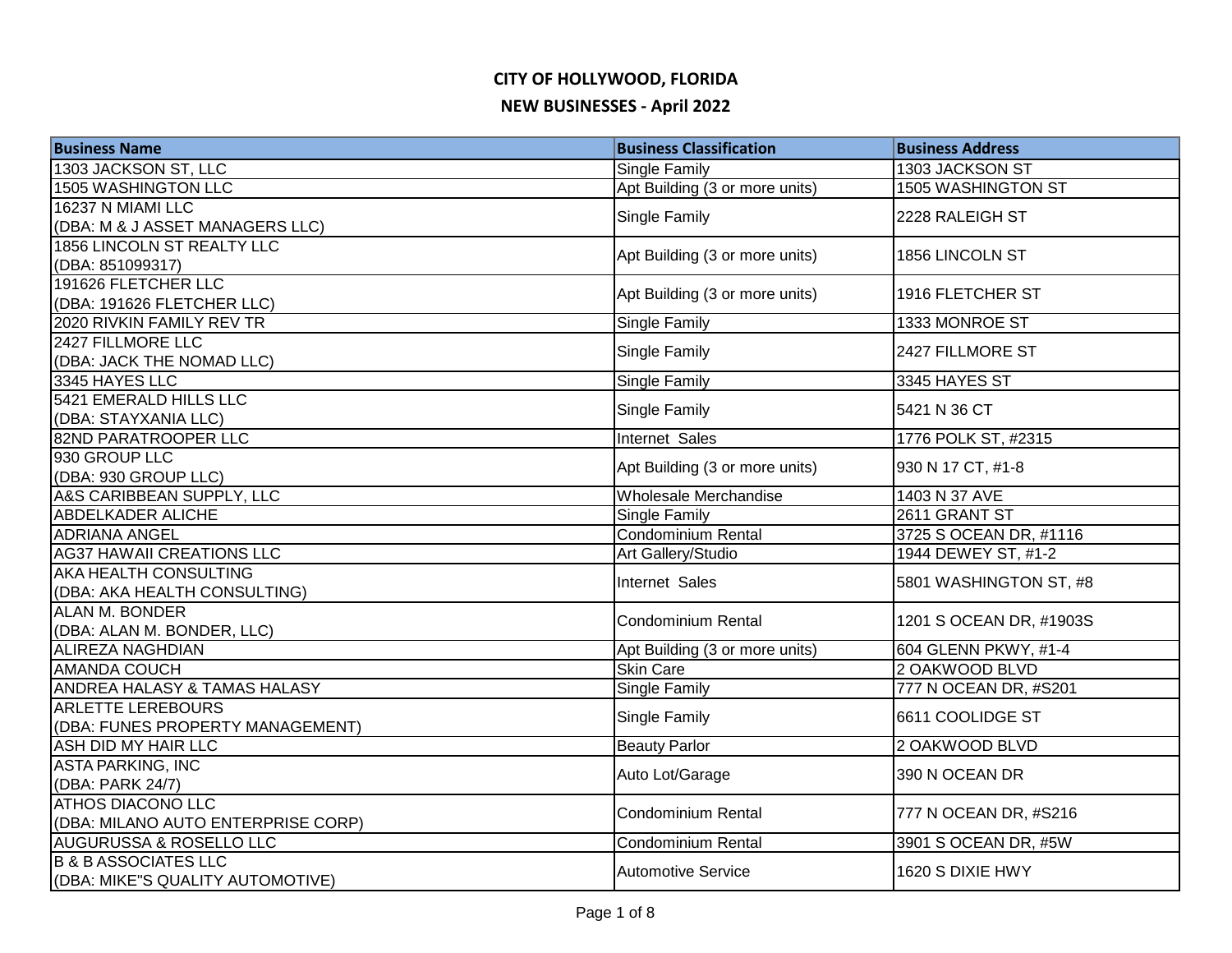| <b>Business Name</b>                                           | <b>Business Classification</b> | <b>Business Address</b>     |
|----------------------------------------------------------------|--------------------------------|-----------------------------|
| <b>BANKUNITED NA</b>                                           | Banks/Savings & Loan           | 3599 HOLLYWOOD BLVD         |
| <b>BARASH-SCHATTEN LAW FIRM PA</b>                             | Attorney                       | 2450 HOLLYWOOD BLVD, #CU201 |
| <b>BARUCH MEER</b>                                             | Single Family                  | 4080 N 43 AVE               |
| (DBA: BARUCH MEER)                                             |                                |                             |
| <b>BHMORE LLC</b>                                              | <b>Condominium Rental</b>      | 3801 S OCEAN DR, #6A        |
| (DBA: BHMORE LLC)                                              |                                |                             |
| <b>BLANCA BERMUDEZ</b>                                         | Single Family                  | 777 N OCEAN DR, #N232       |
| <b>BOAZ HAIM BEN DAVID</b>                                     | Single Family                  | 802 S 24 AVE                |
| BOTANICA & ALMACENES LAS MUNECAS DE OCHUN CORP                 | Pet Shop                       | 902 N 30 RD                 |
| <b>BUSINESS SERVICES UNLIMITED ONLINE LLC</b>                  | <b>Retail Store/Stock</b>      | 3080 SHERIDAN ST, BAY 293   |
| (DBA: JUICELAND)                                               |                                |                             |
| <b>CAITLIN ADKINS</b>                                          | Single Family                  | 1614 PLUNKETT ST            |
| (DBA: CAITLIN ADKINS)                                          |                                |                             |
| <b>CARLA CHIRINOS</b>                                          | <b>Condominium Rental</b>      | 3901 S OCEAN DR, #PH16P     |
| (DBA: CARLA J CHIRINOS)                                        |                                |                             |
| <b>CAROLINE HENRY</b>                                          | <b>Single Family</b>           | 730 N 72 AVE                |
| CHRISTINE VEMPALA AND BISSY VEMPALA                            | <b>Single Family</b>           | 7181 HOPE ST                |
| (DBA: MUNNAR INVESTMENTS, LLC)                                 |                                |                             |
| CHUCHU MIAMI RENTALS LLC<br><b>CLOUD AND SUN USA LLC</b>       | Car/Truck Lease/Rental         | 524 N DIXIE HWY             |
|                                                                | <b>Condominium Rental</b>      | 3901 S OCEAN DR, #8H        |
| (DBA: CLOUD AND SUN USA LLC)<br>CONKRETA BUILDERS ELECTRIC LLC |                                |                             |
| (DBA: GENERATOR SUPERCENTER OF BROWARD)                        | Contractor/Electrical          | 3011 GREENE ST              |
| <b>CONKRETA BUILDERS LLC</b>                                   | Contractor/General             | 3011 GREENE ST              |
| <b>CRIPTOCASA LLC</b>                                          |                                |                             |
| (DBA: CRIPTOCASA LLC)                                          | Single Family                  | 851 N 11 AVE - SUBLEASE     |
| <b>CZESLAW KIERKLA</b>                                         |                                |                             |
| (DBA: URBAN SELECT REALTY, INC)                                | <b>Condominium Rental</b>      | 777 N OCEAN DR, #N203       |
| DANIEL DIAZ & ROUSLYN DIAZ                                     | Single Family                  | 6221 FLAGLER ST             |
| <b>DANIEL GLICKLICH</b>                                        |                                |                             |
| (DBA: NA)                                                      | Condominium Rental             | 1201 S OCEAN DR, #1204N     |
| <b>DANIEL SECU</b>                                             |                                |                             |
| (DBA: SANDA LEGACY LLC)                                        | Single Family                  | 1408 E HAWTHORNE CIR        |
| <b>DANIELLA MIAMI INC</b>                                      | <b>Condominium Rental</b>      | 4111 S OCEAN DR, #2904      |
| (DBA: DANIELLA MIAMI INC (2904))                               |                                |                             |
| <b>DANIELLA MIAMI INC</b>                                      | Condominium Rental             | 4010 S OCEAN DR, #R2409     |
| (DBA: DANIELLA MIAMI INC (2409))                               |                                |                             |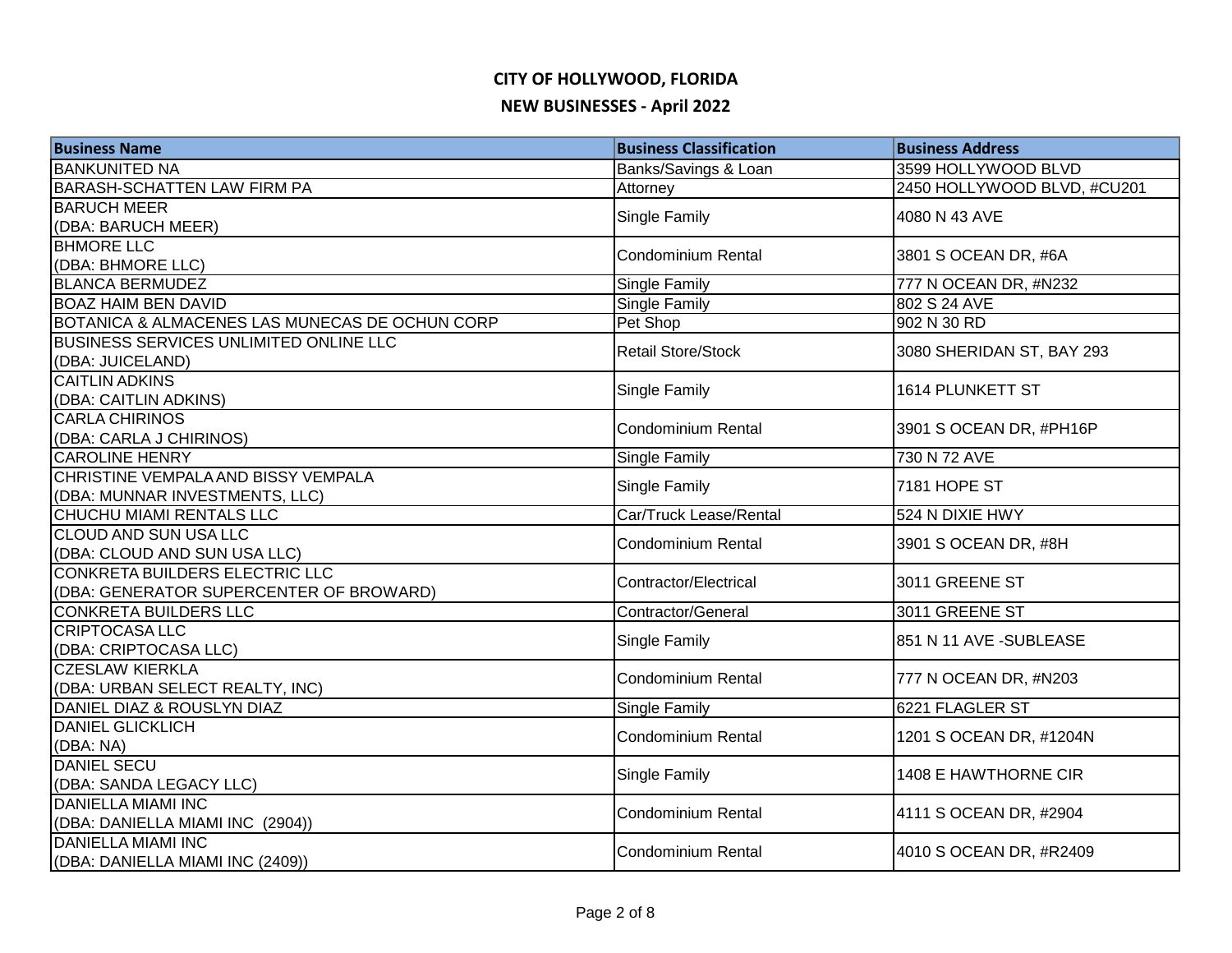| <b>Business Name</b>                         | <b>Business Classification</b>   | <b>Business Address</b> |
|----------------------------------------------|----------------------------------|-------------------------|
| <b>DAVID AHEARN</b>                          | <b>Single Family</b>             | 1815 N 27 AVE           |
| (DBA: DAVID AHEARN)                          |                                  |                         |
| <b>DEVONA WU</b>                             | Single Family                    | 7570 SIMMS ST           |
| <b>DLS ONE CORPORATION</b>                   | <b>Pressure Cleaning</b>         | 6111 WASHINGTON ST      |
| (DBA: HYDROLINE)                             |                                  |                         |
| DMITRY GOFSHTEYN AND MARIYA GOFSHTEYN        | Condominium Rental               | 3901 S OCEAN DR, #15H   |
| (DBA: DMITRY GOFSHTEYN AND MARIYA GOFSHTEYN) |                                  |                         |
| <b>DMITRY PASIKHOV</b>                       | <b>Condominium Rental</b>        | 777 N OCEAN DR, #S317   |
| (DBA: SPIRIT PROPERTIES LLC)                 |                                  |                         |
| DOLCE TECHNOLOGIES CORP                      | <b>Condominium Rental</b>        | 777 N OCEAN DR, #N316   |
| DOLCE TECHNOLOGIES CORP                      | <b>Condominium Rental</b>        | 777 N OCEAN DR, #N327   |
| (DBA: BNB HYPERION)                          |                                  |                         |
| <b>DOOR FACTORY INC</b>                      | <b>Carpenters Shop/Mill Work</b> | 4200 N 29 AVE           |
| DRT BRAIN LOVE FOUNDATION, INC               | <b>Mental Health Counselor</b>   | 2699 STIRLING RD, #407C |
| E NIEVES & S NIEVES REV TR                   | <b>Single Family</b>             | 1534 YELLOWHEART WAY    |
| <b>ELI DJEBIYAN</b>                          | <b>Duplex</b>                    | 5614 FILLMORE ST, #1-2  |
| <b>ELIEZER NEW</b>                           | <b>Single Family</b>             | 1414 GARFIELD ST        |
| (DBA: GARFIELD PARTNERS LLC)                 |                                  |                         |
| <b>ELITE PPEC TRANSPORT</b>                  | Courtesy Auto/Limo/Taxi          | 795 S FEDERAL HWY       |
| (DBA: ELITE PPEC TRANSPORT)                  |                                  |                         |
| <b>EMANCIPATION CULTURAL CENTER, INC</b>     | Charities                        | 5220 WILEY ST           |
| <b>ENAAC STAYS LLC</b>                       | <b>Duplex</b>                    | 2815 ADAMS ST           |
| (DBA: ENAAC STAYS LLC)                       |                                  |                         |
| <b>ERICK NIEVES REV LIV TR</b>               | <b>Single Family</b>             | 1574 YELLOWHEART WAY    |
| <b>EXECUTIVE PARTY RENTALS, LLC</b>          | <b>Rental Service</b>            | 3440 HOLLYWOOD BLVD     |
| <b>EZ AUTO PAY LLC</b>                       | Finance Company/Personal Finance | 5852 PLUNKETT ST        |
| (DBA: GREENFIELDUSA)                         |                                  |                         |
| <b>FABIAN CONDE</b>                          | <b>Single Family</b>             | 909 N 13 CT             |
| (DBA: THE BRICKWALL GROUP)                   |                                  |                         |
| <b>FAMSON LLC</b>                            | Condominium Rental               | 4111 S OCEAN DR, #1902  |
| FLORIDA FILLET TABLES & MARINE PRODUCTS, INC | <b>Retail Store/Stock</b>        | 2832 STIRLING RD        |
| <b>FRANKY JORGE</b>                          | Single Family                    | 5316 JOHNSON ST         |
| (DBA: JORGE, FRANKY)                         |                                  |                         |
| <b>GALIT MAZOR TR</b>                        | <b>Single Family</b>             | 5720 GREENE ST          |
| (DBA: 7140M, LLC)                            |                                  |                         |
| <b>GIULIANO V DJURKOVIC</b>                  | <b>Single Family</b>             | 607 S HIGHLAND DR       |
| <b>GUMA RE INC</b>                           | Hotel/Motel                      | 315 TAYLOR ST           |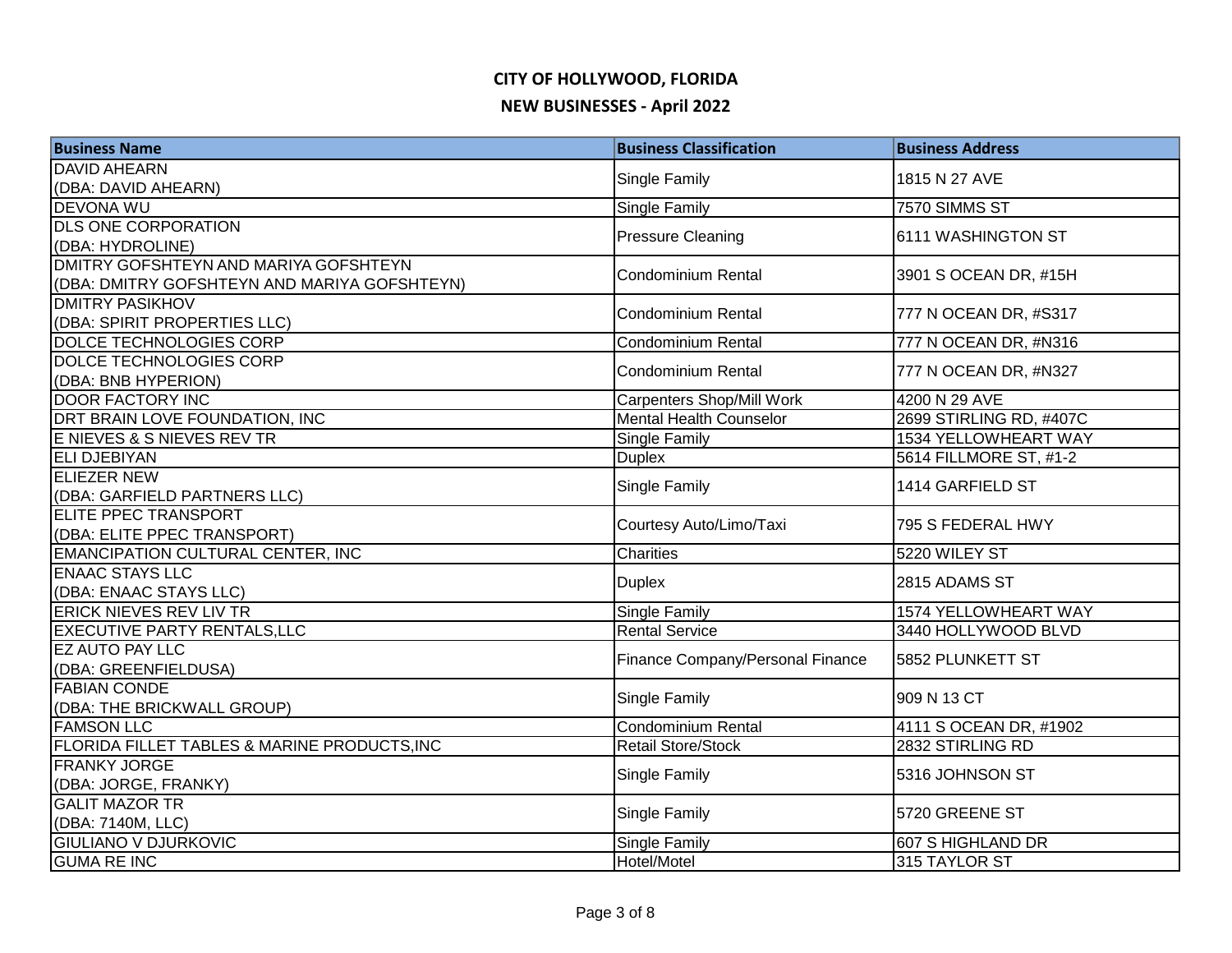| <b>Business Name</b>                    | <b>Business Classification</b>     | <b>Business Address</b>  |
|-----------------------------------------|------------------------------------|--------------------------|
| H&H HARBOR TIME RENTALS LLC             | Transportation/Sightseeing         | 2709 ARTHUR ST           |
| (DBA: H&H HARBOR TIME RENTALS LLC)      |                                    |                          |
| H&J REAL ESTATE PROPERTIES              | Condominium Rental                 | 777 N OCEAN DR, #S427    |
| (DBA: H&J REAL ESTATE PROPERTIES)       |                                    |                          |
| <b>HAREL UZIEL</b>                      | Single Family                      | 4516 MADISON ST          |
| (DBA: MIAMI LUXURY CONCIERGE)           |                                    |                          |
| <b>HERNAN COVARRUBIAS</b>               | <b>Condominium Rental</b>          | 3533 TYLER ST, #13       |
| HOLLYOAK APARTMENTS LLC                 | Apt Building (3 or more units)     | 1114 N 15 AVE            |
| HOLLYWOOD ART & CULTURE CENTER, INC     | Visual & Performing Arts Center    | 1650 HARRISON ST         |
| HOLLYWOOD S604 LLC                      | <b>Condominium Rental</b>          | 777 N OCEAN DR, #S604    |
| (DBA: HOLLYWOOD S604 LLC)               |                                    |                          |
| HYDE PROPERTY HOLDINGS LLC              | Condominium Rental                 | 4111 S OCEAN DR, #1406 - |
|                                         |                                    | <b>SUBLEASE</b>          |
| HYDE PROPERTY HOLDINGS LLC              | <b>Condominium Rental</b>          | 4111 S OCEAN DR, #2806   |
| <b>13 POWER LLC</b>                     | <b>Business Office/Bookkeeping</b> | 3011 GREENE ST           |
| (DBA: GENERATOR SUPERCENTER OF BROWARD) |                                    |                          |
| <b>IML LLC</b>                          | Car/Truck Lease/Rental             | 1600 N STATE ROAD 7      |
| (DBA: ONE VISION CAR RENTAL)            |                                    |                          |
| <b>INVERSIONES LOS JACARANDAS LLC</b>   | Condominium Rental                 | 4111 S OCEAN DR, #1408   |
| (DBA: INVERSIONES LOS JACARANDAS LLC)   |                                    |                          |
| IRINA SEMENOVA&VLADIMIR KOBELEV         | Single Family                      | 3901 S OCEAN DR, #5A     |
| <b>IVAN MIROSHNIKOV</b>                 | <b>Single Family</b>               | 3343 W PARK RD           |
| <b>IVTIMIN SPA LLC</b>                  | <b>Health Salon</b>                | 2001 HARRISON ST         |
| <b>JAAL LLC</b>                         | <b>Commercial Rental Units</b>     | 2404 HOLLYWOOD BLVD      |
| <b>JB3 AUTO DEAL, LLC</b>               | <b>Auto Sales</b>                  | 5715 DAWSON ST           |
| (DBA: JB3 AUTO DEAL)                    |                                    |                          |
| <b>JOE RODRIGUEZ</b>                    | Single Family                      | 1332 S 20 AVE            |
| <b>JORGE SALVAT</b>                     | <b>Single Family</b>               | 777 N OCEAN DR, #N304    |
| <b>JOSE URDANETA</b>                    | <b>Single Family</b>               | 2302 FUNSTON ST          |
| <b>KARPOV, CHRISTOPHER</b>              | Single Family                      | 4016 GRANT ST            |
| <b>KAZIMIR VILENCHIK</b>                | <b>Condominium Rental</b>          | 1201 S OCEAN DR, #1603N  |
| <b>KLARA ASTASHOVA</b>                  | <b>Single Family</b>               | <b>1622 MAYO ST</b>      |
| (DBA: N/A)                              |                                    |                          |
| LAFRAN INTERNATIONAL LLC                | Condominium Rental                 | 3901 S OCEAN DR, #7B     |
| (DBA: LAFRAN INTERNATIONAL LLC)         |                                    |                          |
| LAFRAN INTERNATIONAL LLC                | <b>Condominium Rental</b>          | 3901 S OCEAN DR, #11X    |
| (DBA: LAFRAN INTERNATIONAL LLC)         |                                    |                          |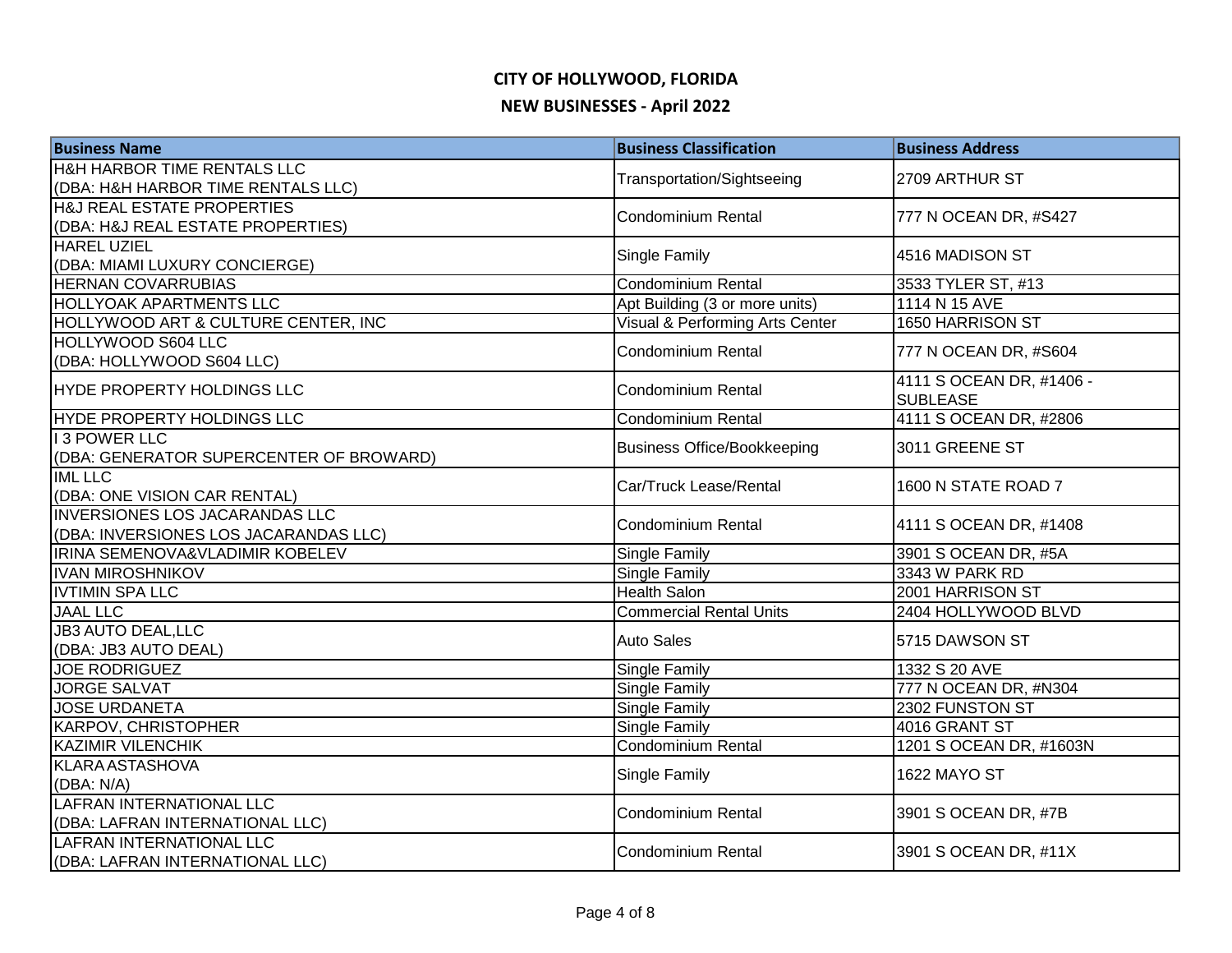| <b>Business Name</b>                   | <b>Business Classification</b>     | <b>Business Address</b>    |
|----------------------------------------|------------------------------------|----------------------------|
| LES CREPES DE PARIS                    |                                    | 3080 SHERIDAN ST           |
| (DBA: LES CREPES DE PARIS)             | Bakery/Deli                        |                            |
| <b>LISA FITZPATRICK</b>                | <b>Single Family</b>               | 777 N OCEAN DR, #S218      |
| LITTLE VENICE HOLLYWOOD LLC            | Restaurant/Bar                     | 911-913 N BROADWALK        |
| LORENZO GORDON                         | <b>Duplex</b>                      | 4717 ADAMS ST              |
| (DBA: GORDON PROPERTY MANAGEMENT, LLC) |                                    |                            |
| LOS TILOS INVESTMENTS LLC              | Condominium Rental                 | 777 N OCEAN DR, #N403      |
| <b>LUIS DOMINGUEZ</b>                  | <b>Condominium Rental</b>          | 4111 S OCEAN DR, #3806     |
| <b>LUIS E LEZCANO</b>                  | Single Family                      | 6331 HOPE ST               |
| LUIS FERNANDO HOYOS ESCALANTE          | Single Family                      | 3819 GARFIELD ST           |
| (DBA: GARFIELD HOUSE LLC)              |                                    |                            |
| M & J ASSET MANAGERS LLC               | <b>Single Family</b>               | 2326 DOUGLAS ST-SUB LEASE  |
| M & J ASSET MANAGERS LLC               | Single Family                      | 2216 PLUNKETT ST-SUB LEASE |
| MACKEN REALTY, INC.                    | <b>Broker/Real Estate</b>          | 2404 HOLLYWOOD BLVD        |
| (DBA: MACKEN REALTY, INC.)             |                                    |                            |
| MADDUX, JOHN                           | <b>Duplex</b>                      | 340 HARRISON ST, #1-2      |
| <b>MAGIL ENTERPRISESES LLC</b>         | <b>Commercial Rental Units</b>     | 5980 FUNSTON ST            |
| <b>MARIANA TIRADO</b>                  | <b>Single Family</b>               | 5416 JEFFERSON ST          |
| MASTEC NORTH AMERICA, INC              | Contractor/Electrical              | 3811 PEMBROKE RD           |
| <b>MAYTE IGLESIAS</b>                  | <b>Single Family</b>               | 1425 GRANT ST              |
| (DBA: MAYTE IGLESIAS)                  |                                    |                            |
| MAZAL 2901, LLC                        | <b>Condominium Rental</b>          | 4111 S OCEAN DR, #2901     |
| (DBA: PHOENIX PACKAGING)               |                                    |                            |
| <b>MAZEN M. SUKKAR</b>                 | Attorney                           | 6030 HOLLYWOOD BLVD, #240  |
| MAZEN M. SUKKAR, P.A.                  | Office                             | 6030 HOLLYWOOD BLVD, #240  |
| (DBA: SUKKAR & ASSOCIATES)             |                                    |                            |
| <b>MIKA 2321, LLC</b>                  | <b>Commercial Rental Units</b>     | 2321 HOLLYWOOD BLVD        |
| (DBA: WITKIN HULTS + PARTNERS)         |                                    |                            |
| MIKANI HAYES STREET INC                | Apt Building (3 or more units)     | 2220 HAYES ST              |
| <b>MOONS CHAKRA INC</b>                | <b>Consultant/Business Advisor</b> | 5230 HOLLYWOOD BLVD        |
| (DBA: MOONS CHAKRA INC)                |                                    |                            |
| NAKAMURA MATTEDI LLC                   | <b>Condominium Rental</b>          | 777 N OCEAN DR, #N204      |
| (DBA: GLOBAL RENT APART LLC)           |                                    |                            |
| NATIONAL PLUMBING, INC.                | Contractor/Plumbing                | 3113 STIRLING RD, #104     |
| (DBA: NATIONAL PLUMBING, INC.)         |                                    |                            |
| NATURHOUSE, INC.                       | <b>Retail Store/Stock</b>          | 2632 HOLLYWOOD BLVD        |
| <b>NEXT DAY CLOSETS</b>                | Installation/Furniture             | 1110 WEEPING WILLOW WAY    |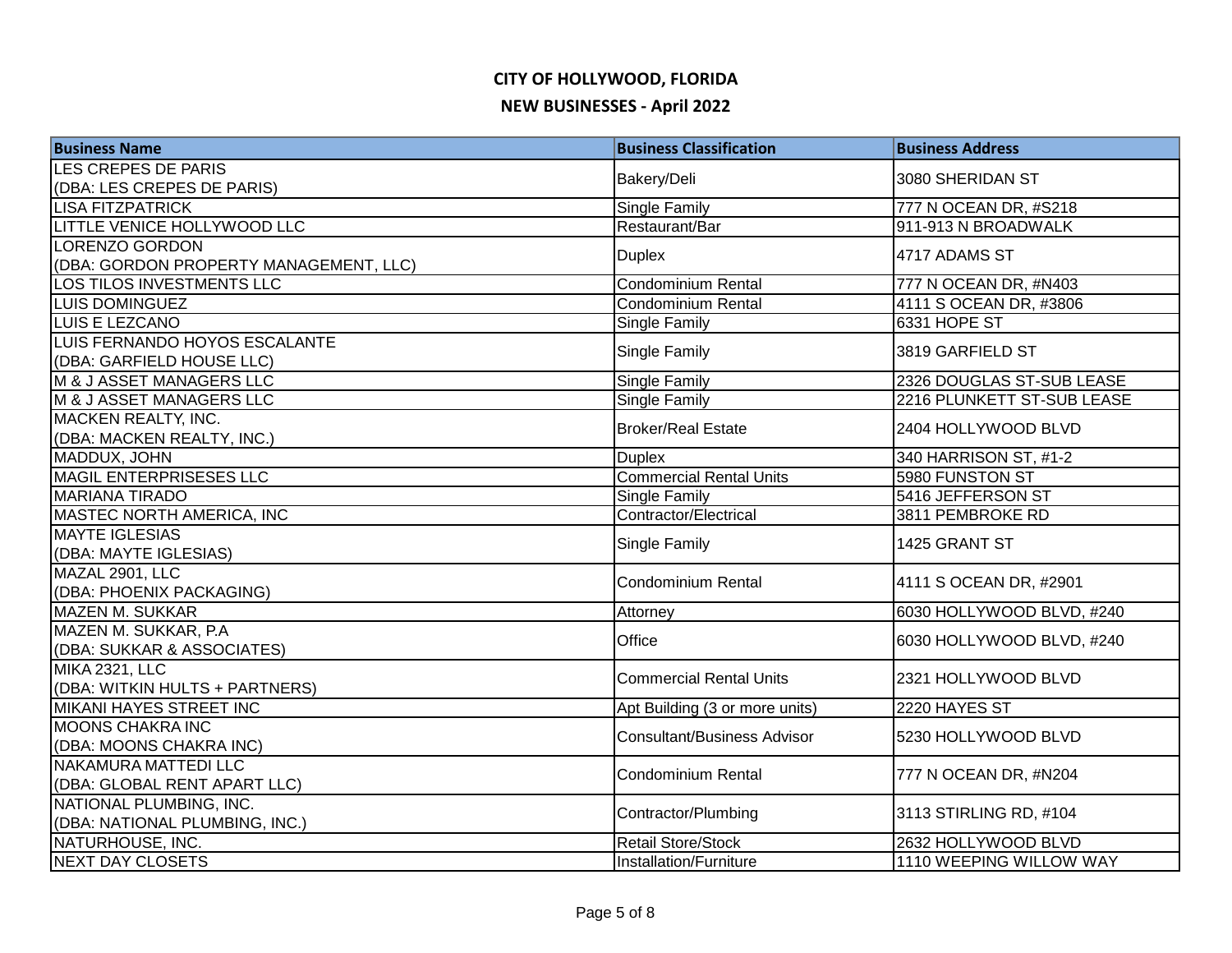| <b>Business Name</b>                                  | <b>Business Classification</b>     | <b>Business Address</b>    |
|-------------------------------------------------------|------------------------------------|----------------------------|
| <b>NICHOLAS TODARO</b>                                | Manufacturing                      | 3120 N 73 AVE              |
| (DBA: FIREARMS SPECIALTIES)                           |                                    |                            |
| NOCEDA, JUAN M & PRIGIONE, CAROLINA                   | <b>Condominium Rental</b>          | 3901 S OCEAN DR, #1U       |
| (DBA: NOCEDA JUAN M & PRIGIONE CAROLINA)              |                                    |                            |
| <b>NOSAP LLC</b>                                      | <b>Condominium Rental</b>          | 3901 S OCEAN DR, #15F      |
| (DBA: URBAN SELECT REALTY, INC)                       |                                    |                            |
| <b>OHAYON, YOCHAI</b>                                 | Single Family                      | 2340 N 66 TER              |
| (DBA: OHAYON, YOCHAI)<br>OLEG AND MARINA GOLDEN       |                                    |                            |
| <b>OLIVIA GEOGHEGAN</b>                               | Single Family                      | 1531 MOFFETT ST            |
| (DBA: VALGAL VACATION RENTALS)                        | Single Family                      | 320 GEORGIA ST             |
|                                                       |                                    | 1813 MADISON ST-2 BLDGS    |
| PARKSIDE HOLLYWOOD, LLC                               | Apt Building (3 or more units)     | <b>SUBLEASE</b>            |
| PC DADE LLC                                           | Condominium Rental                 | 777 N OCEAN DR, #S432      |
| PEON PROJECTS LLC                                     | <b>Consultant/Business Advisor</b> | 7641 FARRAGUT ST           |
| PETER A & SANDRA L RUGGERI                            | <b>Single Family</b>               | 4202 N OCEAN DR            |
| POSITANO 4G, LLC                                      | Condominium Rental                 | 3501 N OCEAN DR, #4G       |
| PROBIZ ESTATE INVESTMENT HOL1, LLC                    |                                    |                            |
| (DBA: PROBIZ ESTATE INVESTMENT HOL1, LLC)             | Apt Building (3 or more units)     | 1815 MCKINLEY ST, #1-12    |
| PROBIZ ESTATE INVESTMENT HOL1, LLC                    | <b>Duplex</b>                      | 1825 MCKINLEY ST, #1-2     |
| (DBA: PROBIZ ESTATE INVESTMENT HOL1, LLC)             |                                    |                            |
| PROBIZ ESTATE INVESTMENT HOL2, LLC                    | Apt Building (3 or more units)     | 1700 S SURF RD, #1-12      |
| PROFESSIONAL MEDICAL RESEARCH                         | <b>Business Office/Bookkeeping</b> | 6960 TAFT ST               |
| (DBA: PROFESSIONAL MEDICAL RESEARCH)                  |                                    |                            |
| PROPERTY ACCOUNTING AND CONSULTING, LLC               | <b>Business Office/Bookkeeping</b> | 920 N 26 AVE               |
| PSM AUTO SALES LLC.                                   | <b>Auto Sales</b>                  | 5712 A FUNSTON ST          |
| <b>QUALITY DETAILING CORP</b>                         | <b>Window Tinting</b>              | 2501 N UNIVERSITY DR       |
| <b>QUEENLIME PIES LLC</b>                             | <b>Retail Store/Stock</b>          | 3080 SHERIDAN ST SUITE 079 |
| (DBA: QUEENLIME PIES LLC)                             |                                    |                            |
| R AND R INVESTMENTS GROUP OF FLORIDA LLC              | Condominium Rental                 | 326 HARRISON ST, #104A     |
| RAFAEL & VALDENICE GAMA                               | Single Family                      | 2831 LINCOLN ST            |
| (DBA: RAFAEL & VALDENICE GAMA)<br><b>RAHAFLOR LLC</b> |                                    |                            |
| (DBA: RAHAFLOR LLC)                                   | <b>Condominium Rental</b>          | 4111 S OCEAN DR, #701      |
| RAISA CORTES FONTANET                                 |                                    |                            |
| (DBA: VIDAMAX DENTAL GROUP)                           | Dentist/Orthodontist               | 2040 WASHINGTON ST         |
| RAMSES FERNANDEZ MELO                                 | Physician                          | 3801 HOLLYWOOD BLVD        |
|                                                       |                                    |                            |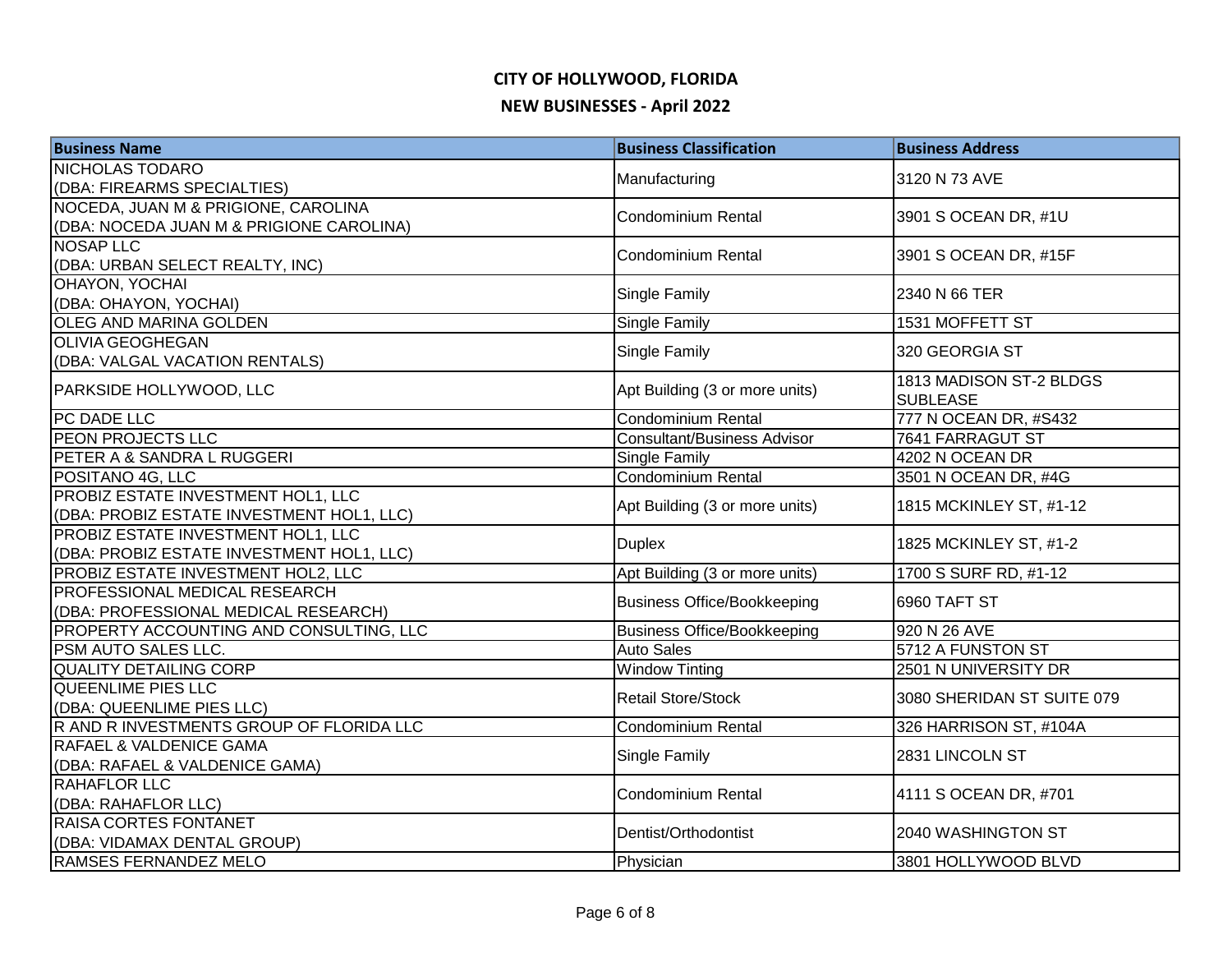| <b>Business Name</b>                     | <b>Business Classification</b>      | <b>Business Address</b> |
|------------------------------------------|-------------------------------------|-------------------------|
| <b>RAPALLO GORUP LLC</b>                 | <b>Condominium Rental</b>           | 777 N OCEAN DR, #N410   |
| (DBA: GLOBAL RENT APART)                 |                                     |                         |
| <b>RAYMIND L OSTEEN</b>                  | Single Family                       | 6120 CALL ST            |
| RICHARD JOSE LECUNA                      | Single Family                       | 351 N 71 TER            |
| (DBA: DLP USA LLC)                       |                                     |                         |
| <b>RIGOBERTO ESPINAL</b>                 | Single Family                       | 1524 S 23 AVE           |
| (DBA: RIGOBERTO ESPINAL)                 |                                     |                         |
| ROARANGE BUSINESS STRATEGIES, LLC        | <b>Consultant/Business Advisor</b>  | 400 S 57 AVE            |
| (DBA: ROARANGE BUSINESS STRATEGIES, LLC) |                                     |                         |
| ROSSANA CARDONA                          | <b>Condominium Rental</b>           | 3801 S OCEAN DR, #3R    |
| ROYAL CITRINE PROPERTIES LLC             | Single Family                       | 2542 WASHINGTON ST      |
| (DBA: ROYAL CITRINE PROPERTIES LLC)      |                                     |                         |
| ROYAL PALM VILLAS 128 HOLDING            | <b>Duplex</b>                       | 1800 N 22 AVE           |
| (DBA: ASUS-74560)                        |                                     |                         |
| <b>SAMANTHA LEWIS</b>                    | <b>Skin Care</b>                    | 2 OAKWOOD BLVD #190     |
| (DBA: PURSUIT OF FUNCTION)               |                                     |                         |
| <b>SANDO HL</b>                          | <b>Condominium Rental</b>           | 3801 S OCEAN DR, #11Q   |
| (DBA: MICA MIAMI LLC)                    |                                     |                         |
| SANTIAGO ARTURO CARDENAS, MD             | Physician                           | 6960 TAFT ST            |
| (DBA: PROFESSIONAL MEDICAL RESEARCH)     |                                     |                         |
| <b>SARAH ELIZABETH STARNES</b>           | Physician                           | 3501 JOHNSON ST         |
| <b>SERIA MANISALU, LLC</b>               | Condominium Rental                  | 777 N OCEAN DR, #N429   |
| <b>SERVICES M&amp;O LLC</b>              | Repair Service                      | 5741 DEWEY ST           |
| SET WITH STYLE, LLC                      | <b>Retail Store/Stock</b>           | 3900 N 46 AVE           |
| SF 2131 CLEVELAND LLC                    | Single Family                       | 2131 CLEVELAND ST       |
| (DBA: MARCELA DAFNA)                     |                                     |                         |
| <b>SHAHAB &amp; MINA BAGHAEE</b>         | Condominium Rental                  | 3725 S OCEAN DR, #717   |
| SHALINI ARORA & SANAT PALIA              | Single Family                       | 5117 CLEVELAND ST       |
| <b>SHIPIUM LLC</b>                       | <b>Delivery Service</b>             | 1918 N 44 AVE           |
| <b>SHORE POUND LLC</b>                   | Internet Sales                      | 1776 POLK ST, #2315     |
| <b>SIMA LOWY</b>                         | Single Family                       | 4450 MANGRUM CT         |
| <b>SKORY DARIA</b>                       | Single Family                       | 419 N 14 AVE            |
| (DBA: 718 MANAGEMENT GROUP LLC)          |                                     |                         |
| SUE ELLEN PAGE FITNESS LLC               | <b>Fitness Instruction/Training</b> | 521 N 13 AVE            |
| SWEETEHEARTZ COMMUNITY PROJECT, INC      | Charities                           | 5220 WILEY ST           |
| SYNTAX MANAGEMENT FL LLC                 | <b>Consultant/Business Advisor</b>  | 3325 HOLLYWOOD BLVD     |
| (DBA: SYNTAX MANAGEMENT FL LLC)          |                                     |                         |